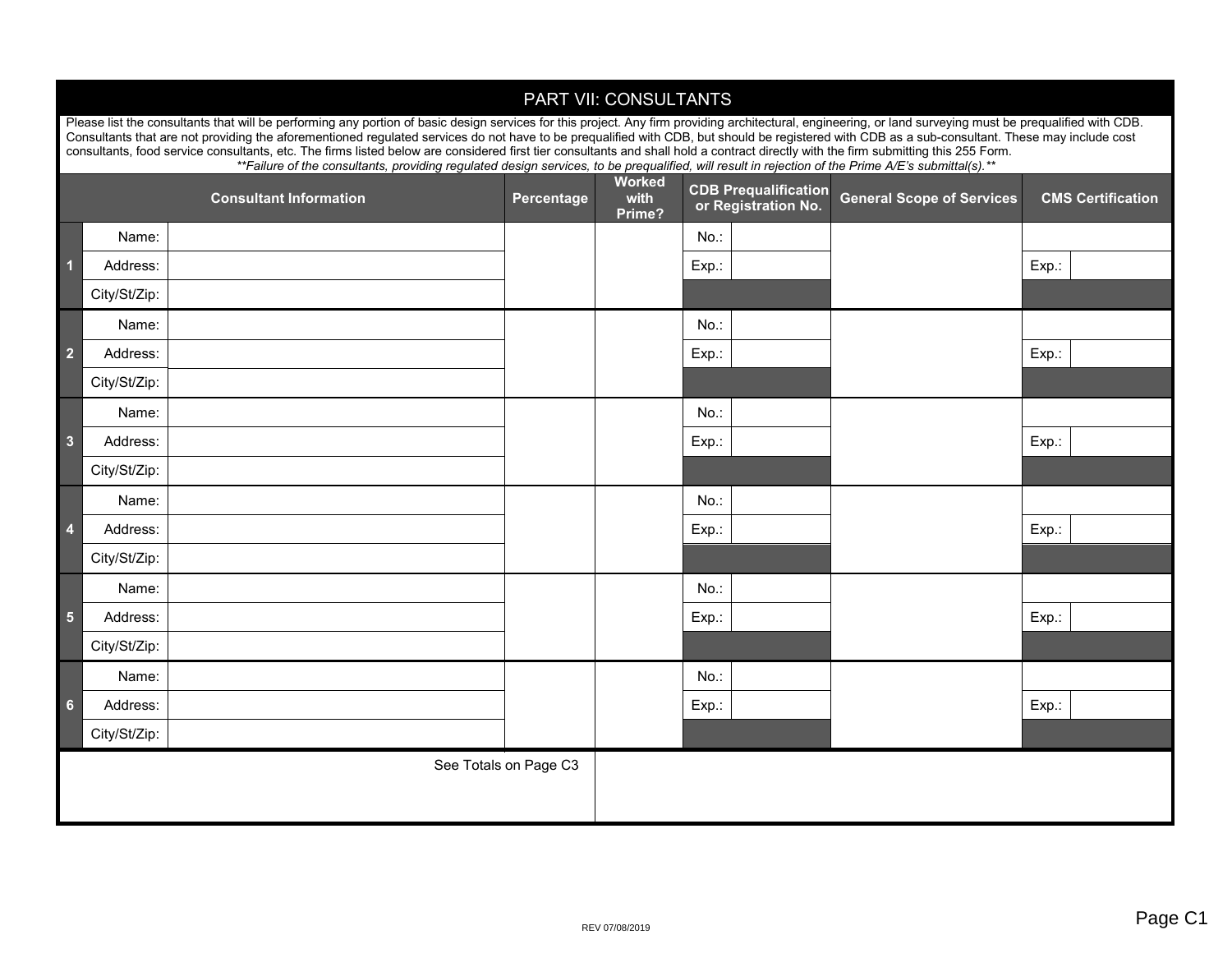## PART VII: CONSULTANTS (continued)

Please list the consultants that will be performing any portion of basic design services for this project. Any firm providing architectural, engineering, or land surveying must be prequalified with CDB. Consultants that are not providing the aforementioned regulated services do not have to be prequalified with CDB, but should be registered with CDB as a sub-consultant. These may include cost consultants, food service consultants, etc. The firms listed below are considered first tier consultants and shall hold a contract directly with the firm submitting this 255 Form. *\*\*Failure of the consultants, providing regulated design services, to be prequalified, will result in rejection of the Prime A/E's submittal(s).\*\**

|                       |              | <b>Consultant Information</b> | Percentage | <b>Worked</b><br>with<br>Prime? | <b>CDB Prequalification</b><br>or Registration No. | <b>General Scope of Services</b> | <b>CMS Certification</b> |
|-----------------------|--------------|-------------------------------|------------|---------------------------------|----------------------------------------------------|----------------------------------|--------------------------|
|                       | Name:        |                               |            |                                 | No.:                                               |                                  |                          |
| $\overline{7}$        | Address:     |                               |            |                                 | Exp.:                                              |                                  | Exp.:                    |
|                       | City/St/Zip: |                               |            |                                 |                                                    |                                  |                          |
| 8                     | Name:        |                               |            |                                 | No.:                                               |                                  |                          |
|                       | Address:     |                               |            |                                 | Exp.:                                              |                                  | Exp.:                    |
|                       | City/St/Zip: |                               |            |                                 |                                                    |                                  |                          |
| $\overline{9}$        | Name:        |                               |            |                                 | No.:                                               |                                  |                          |
|                       | Address:     |                               |            |                                 | Exp.:                                              |                                  | Exp.:                    |
|                       | City/St/Zip: |                               |            |                                 |                                                    |                                  |                          |
| 10                    | Name:        |                               |            |                                 | No.:                                               |                                  |                          |
|                       | Address:     |                               |            |                                 | Exp.:                                              |                                  | Exp.:                    |
|                       | City/St/Zip: |                               |            |                                 |                                                    |                                  |                          |
| 11                    | Name:        |                               |            |                                 | No.:                                               |                                  |                          |
|                       | Address:     |                               |            |                                 | Exp.:                                              |                                  | Exp.:                    |
|                       | City/St/Zip: |                               |            |                                 |                                                    |                                  |                          |
| 12                    | Name:        |                               |            |                                 | No.:                                               |                                  |                          |
|                       | Address:     |                               |            |                                 | Exp.:                                              |                                  | Exp.:                    |
|                       | City/St/Zip: |                               |            |                                 |                                                    |                                  |                          |
| See Totals on Page C3 |              |                               |            |                                 |                                                    |                                  |                          |
|                       |              |                               |            |                                 |                                                    |                                  |                          |
|                       |              |                               |            |                                 |                                                    |                                  |                          |